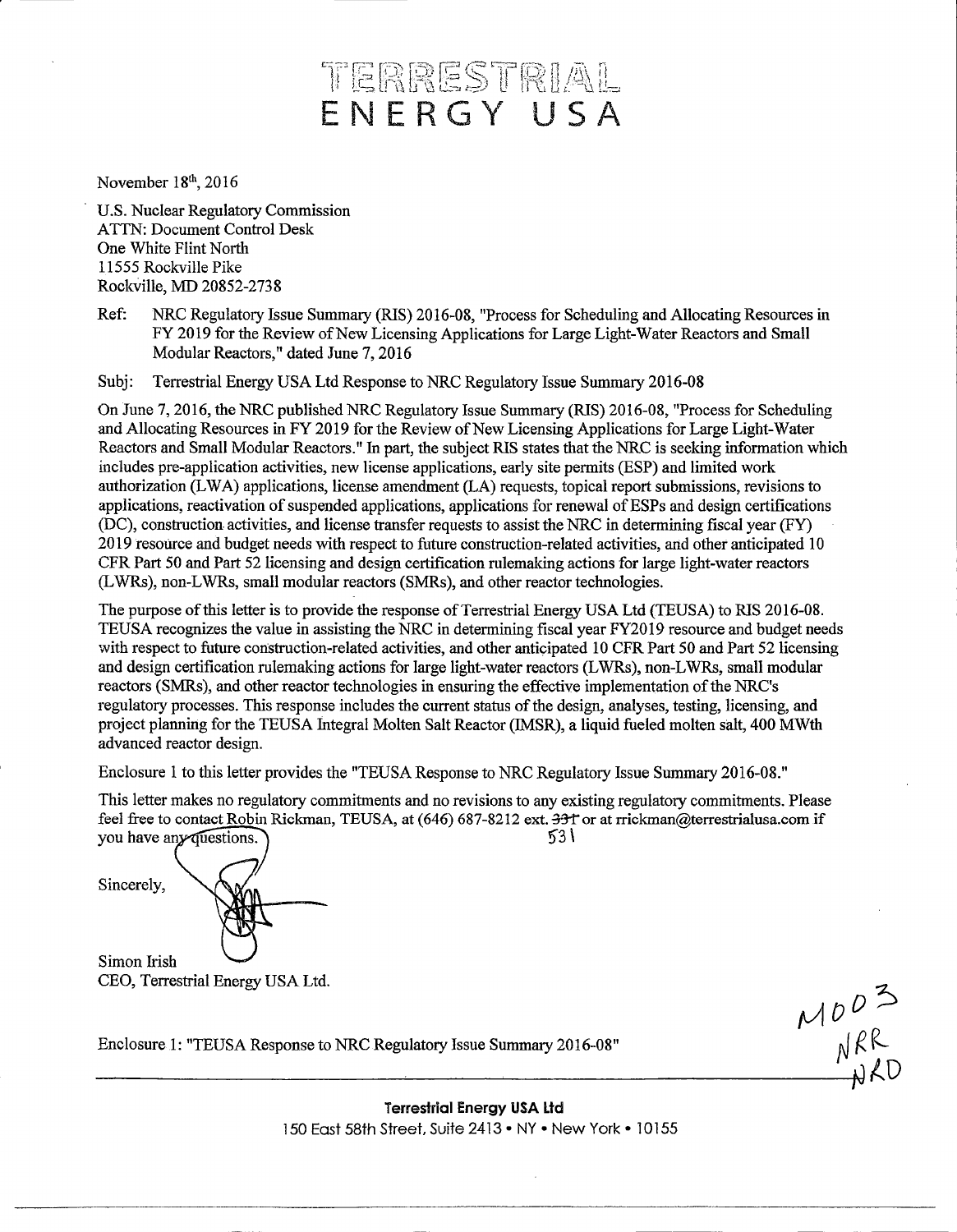## TERRESTRIAL ENERGY USA

#### **Terrestrial Energy USA Ltd Response to NRC Regulatory Issue Summary 2016-08**

On June 7, 2016, the NRC published NRC Regulatory Issue Summary (RIS) 2016-08, "Process for Scheduling and Allocating Resources in FY 2019 forthe Review of New Licensing Applications for Large Light-Water Reactors and Small Modular Reactors." In part, the subject RIS states that the NRC is seeking information which includes pre-application activities, new license applications, early site permits (ESP) and limited work authorization (L WA) applications, license amendment (LA) requests, topical report submissions, revisions to applications, reactivation of suspended applications, applications for renewal of ESPs and design certifications (DC), construction activities, and license transfer requests to assist the NRC in determining fiscal year (FY) 2019 resource and budget needs with respect to future construction-related activities, and other anticipated 10 CFR Part 50 and Part 52 licensing and design certification rulemaking actions for large light-water reactors (L WRs ), non-L WRs, small modular reactors (SMRs ), and other reactor technologies.

The following information is provided by Terrestrial Energy USA Ltd (TEUSA) in response to RIS 2016-08.

This response includes the current status of the design, analyses, testing, licensing, and project planning for the TEUSA Integral Molten Salt Reactor (IMSR) a liquid fueled molten salt, 400 MWth advanced reactor design.

#### Question for COL license holders:

 $\lambda_{\ell_{k-1}}$ 

How many licensing actions (e.g., license amendment requests, exemption requests, and relief requests) would you expect to submit to the NRC during FY 2019 through FY 2021-time frame?

**Response:** TEUSA does not expect to submit any licensing actions such as license amendment requests, exemption requests or relief requests during the timeframe identified.

Licensing process questions for all potential/future applicants:

1. a) What type(s) ofNRC interaction(s) do you plan to seek (e.g., pre-application, focused review, permit, license, design approval, amendment, renewal, or certification)? This may be in the form of a topical report, CP, DC, ESP, L WA, COL, SDA, ML, LA request, or purchasing approval request.

**Response:** TEUSA intends to seek pre-application interaction with the NRC prior to the 2019 timeframe. TEUSA intends to submit to the NRC either a Design Certification Application (DCA) for the TEUSA IMSR-400 seeking NRC approval and Design Certification (DC) of the design in accordance with 10 CFR Part 52 or a Construction Permit (CP) in accordance with 10 CFR Part 50. TEUSA will inform the NRC as soon as the licensing pathway (Part 50 or 52) decision has been made. Additionally, TEUSA anticipates submitting a limited number of topical reports associated with the IMSR-400 (e.g. quality assurance plan) prior to 2019.

b) If you plan to request an ESP, will you seek approval of either proposed major features of the emergency plans in accordance with 10 CFR 52.17(b)(2)(i) or with 10 CFR 52.17(b)(2)(ii)?

**Response:** TEUSA does not expect to request an ESP at this time.

2. In which month and year do you expect to submit your application or other document(s)

**Response:** TEUSA expects to submit either a DCA or CP application no later than October 2019 as described in question 1 above.

3. a) If applicable at this time, is there a designated reference COL applicant?

**Response:** Not applicable at this time.

b) In what order would you like the NRC to review the subsequent applications?

### **Terrestrial Energy USA Ltd**

150 East 58th Street, Suite 2413 • NY• New York • l 0155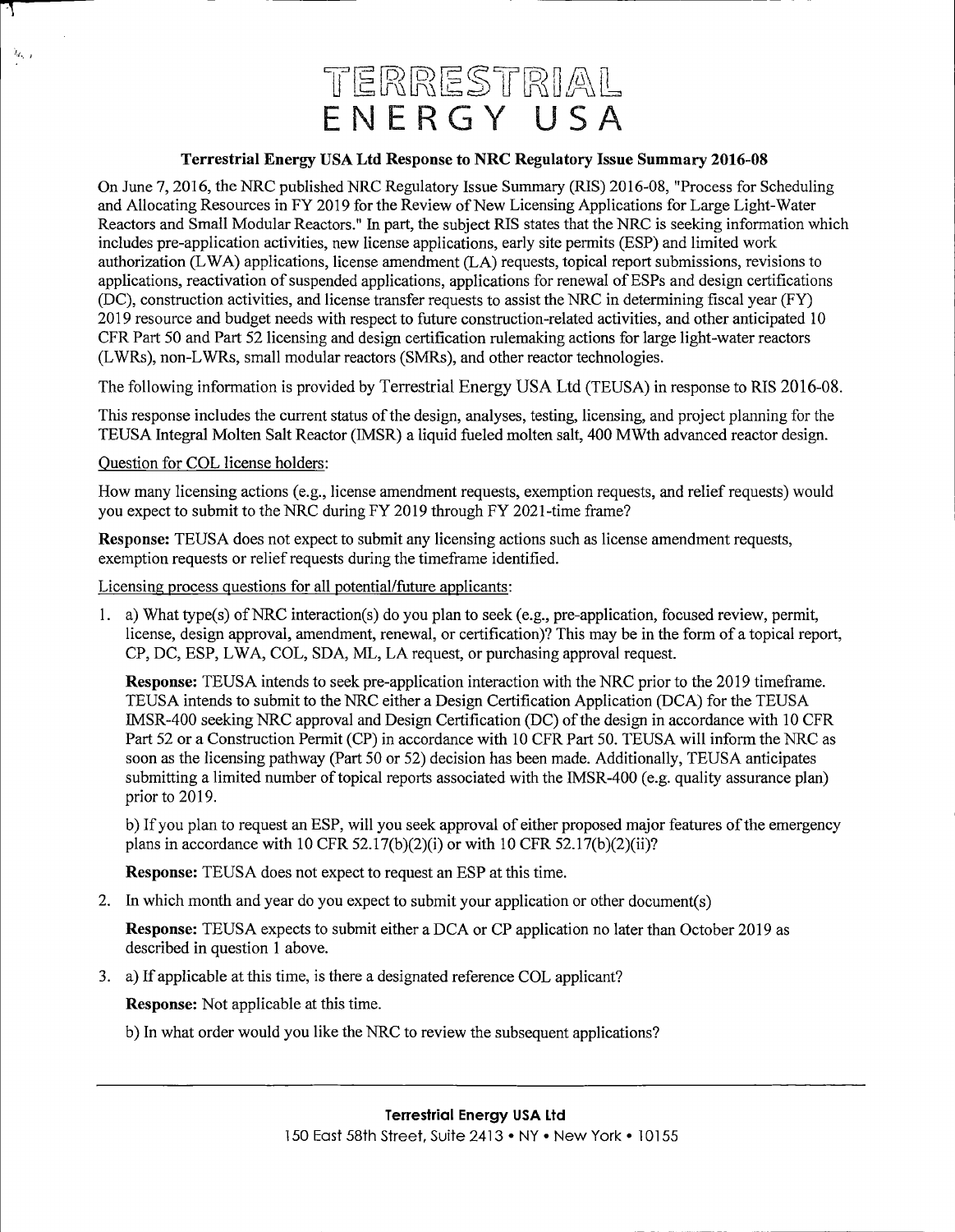**Response:** Not applicable at this time.

4. a) Where will the plant be located?

J.

**Response:** TEUSA is examining four sites: these four sites include the Idaho National Laboratory (INL), near Idaho Falls; and three additional sites east of the Mississippi River. In all four cases, TEUSA has begun to investigate the commercial prospects for an IMSR power plant, particularly in regards to potential electric-power off-takers. Final site selection is projected for the end of 2017.

b) How many units or modules will the design contain, or a specific plant contain, if known?

**Response:** The. IMSR-400 contains a single 400 MWth operating reactor Core-unit (module). The selected site may contain as many as four modules.

5. a) Will you be part of an organized DCWG?

**Response:** Currently, TEUSA does not plan to be part of an organized Design Centered Working Group as the focus of initial licensing efforts. Unlike the review situation described in RIS 2006-06 where the NRC anticipated applicants may be submitting at least 12 COLs for NRC review in late FY 2007 and FY2008, which challenged the NRC with an unprecedented review effort, the TEUSA focus will be on licensing the first commercial IMSR-400. When a larger group of potential subsequent COL (S-COL) applicants form, those S-COL applicants, the R-COL applicant and TEUSA would form a DCWG to assure that the COL reviews can be completed on the desired schedule and that the quality of review will ensure that a license will not be granted for a new nuclear power plant unless it is operated so as to provide adequate protection of the public health and safety. TE USA recognizes this approach would allow the staff, to the maximum extent practical, to use a "one issue, one review, one position" strategy to optimize the staff's review effort, the resources needed to perform reviews, and the review schedules.

Design-Centered Working Group (DCWG

b) Who are the other members of the DCWG?

**Response:** Members of a DCWG will be identified at the time a DCWG is formed.

c) Who will be the primary point of contact for each DCWG?

**Response:** The primary point of contact for each member of the DCWG will be identified at the time a DCWG is formed.

Technical questions for all potential/future applicants, to the extent practical and possible, please reply to the following questions:

1. a) What type of reactor design will be used?

**Response:** The IMSR-400 is a 400 MWth, small modular, high temperature, self-contained, pool-type, liquid fueled, thermal spectrum, graphite moderated, molten salt advanced reactor operating with a oncethrough fuel cycle.

b) What type of coolant and fuel will be used?

**Response:** The IMSR-400 utilizes molten fluoride salts for both fueling (with low-enriched uranium) and for cooling. Fuel feedstock is a low enriched uranium fluoride, UF4.

2. a) What is the current status of the development of the plant design (i.e., conceptual, preliminary, or final)?

**Response:** The IMSR-400 conceptual design is complete and basic engineering effort is underway to advance the design to a preliminary and then final design.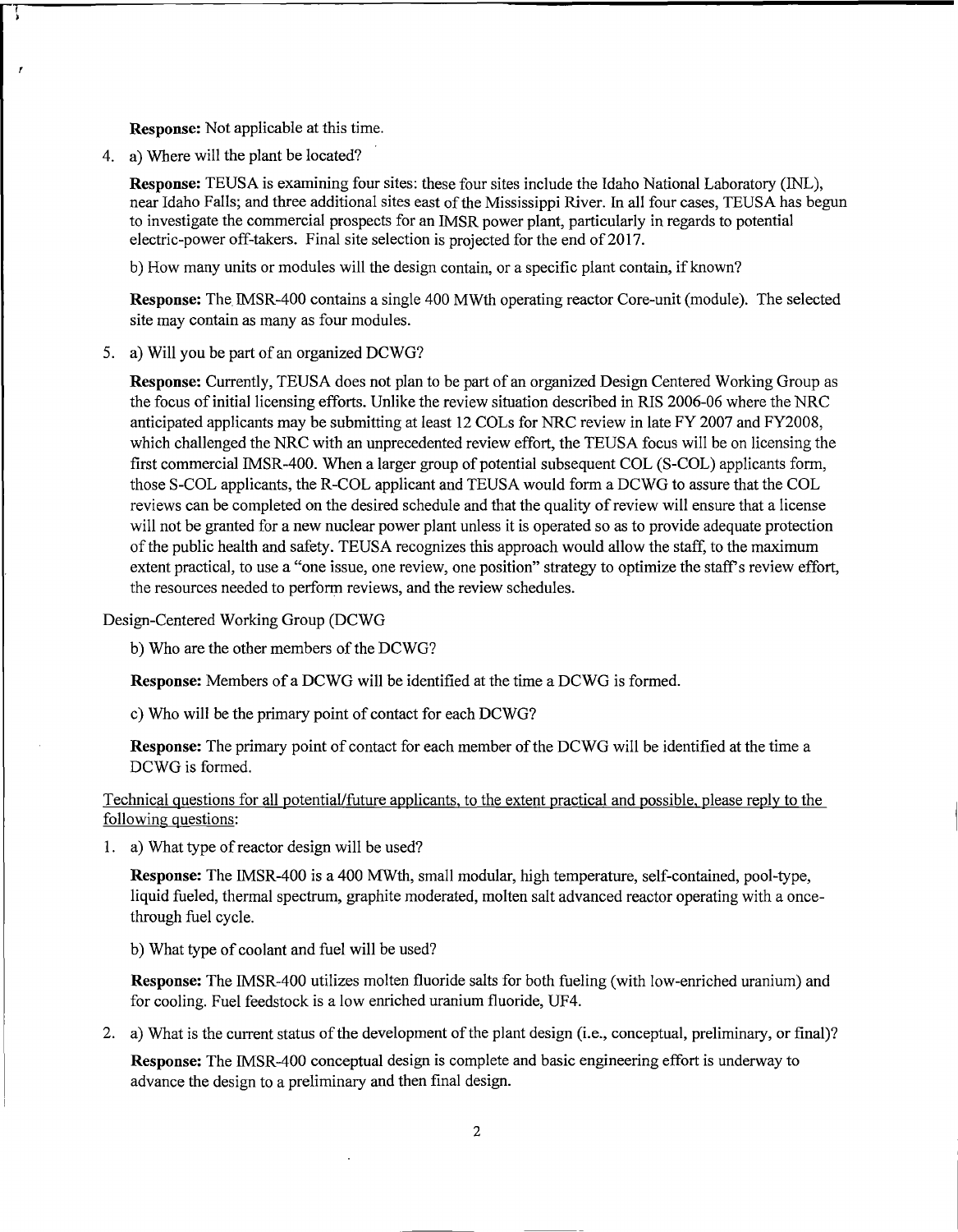b) Have you established a schedule for completing the design?

**Response:** Yes, a detailed schedule has been established for completing the design work needed to support regulatory activities. The schedule is resource loaded by a work breakdown structure using Primavera P6 software. Rolling wave planning is being employed in which detailed activities are planned for the near-term period, and major activities are planned for following years. This approach is being used to efficiently plan and address necessary details at the appropriate time.

3. a) Do you plan to submit white papers or technical and topical reports related to the features of your design, or for the resolution of policy or technical issues?

**Response:** Yes, TEUSA plans to submit white papers and technical and topical reports related to features of the IMSR-400 plant design and for support of resolution of policy and technical issues. These are currently in the process of being identified and validated. We will share with the NRC our proposed plan and timing for these white papers later in 2017.

b) Do you have a schedule for submitting such papers or reports?

**Response:** No. A specific schedule for submitting such papers and/or reports has not been completed (see question 3 above)

4. a) Are you interested in licensing and testing a first-of-a-kind plant under the prototype provisions of 10 CFR 50.43(e)?

**Response:** No. TEUSA intends to license and construct a first commercial IMSR-400 and is not interested in licensing and testing a first-of-a-kind plant under the prototype provisions of 10 CFR  $50.43(e)$ .

b) If so, to the extent practical, describe milestones, plans, and intended tests.

**Response:** Not applicable.

5. a) Are vendors or consultants assisting you in preparing the application(s)?

**Response:** Preparation of licensing applications may involve vendors, consultants and law firms who will perform work in support of our licensing effort. The vendors and consultants will work under an approved Appendix B quality program as qualified suppliers and will not have a direct interface with the NRC staff.

b) If so, please describe their roles and responsibilities for the design and licensing activities.

**Response:** TEUSA accepts the complete responsibility for the plant design aspects of the license activities, a responsibility that will not be delegated to vendors or consultants.

6. Have you established a schedule for qualifying fuel and other major systems and components?

**Response:** Yes. TEUSA expects to share more details about our schedule with the NRC staff in 2017.

7. a) Have you developed computer codes and models to perform design and licensing analyses?

**Response:** Yes. TEUSA expects to share more details about our design and licensing activities with the NRC staff in 2017.

b) Have you established a schedule for completing the design and licensing analyses?

**Response:** Yes. A detailed and comprehensive schedule has been established for completing the design and licensing analysis needed. The design and licensing analysis schedule is included in the overall project schedule as described in response to question 2b above.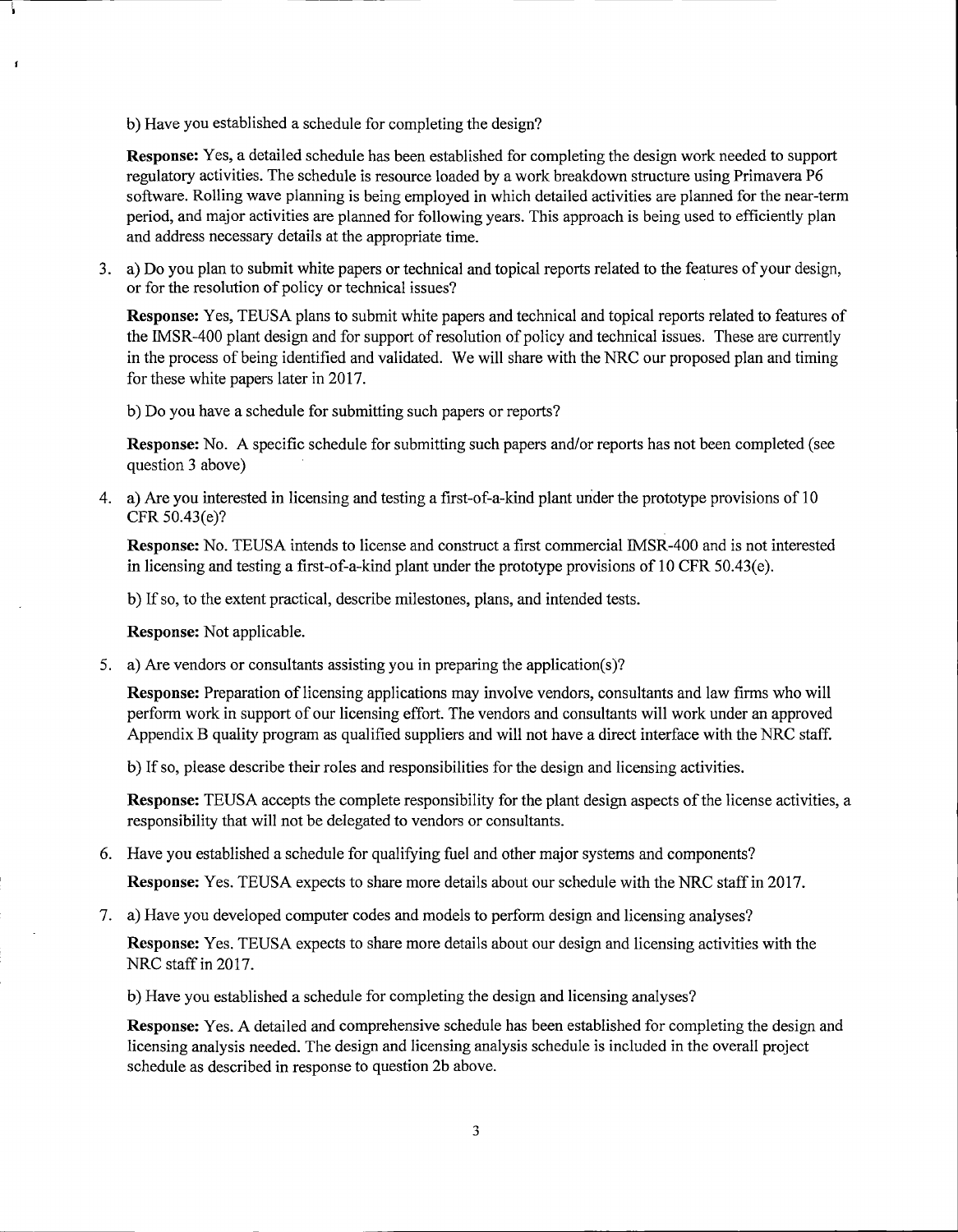8. Describe, to the extent practical, your schedule for defining principal design criteria, licensing-basis events, and other fundamental design and licensing relationships.

**Response:** Determining the principal design criteria, licensing-basis events, and other fundamental design and licensing relationships is currently underway and these activities are included in the overall project schedule as described in response to question 2b above. We expect to provide additional details regarding this schedule with the NRC staff in 2017.

9. a) Have you developed procedures regarding the use of thermal fluidic testing facilities and regarding the use of the results of their tests to validate computer models?

**Response:** No. The design state of testing facilities is at such a point as the development of procedures regarding the use of results is still premature.

b) Have you established a schedule for completing the thermal fluidic testing?

**Response:** Yes. Schedules include the necessary design, construction, and operation of thermal fluidic testing facilities for the validation of system and computational fluid dynamics software used for IMSR safety analysis and design.

c) Have you established a schedule for the construction of testing facilities?

**Response:** Yes. Please see the response to item 9.b above.

x

10. a) Have you identified system and component suppliers (including fuel suppliers), manufacturing processes, and other major factors that could influence design decisions?

**Response:** Yes. TEUSA is in the process of identifying, evaluating, and selecting through a best-valueselection process, significant component suppliers. These selections include fuel suppliers, Engineering, Procurement, and Construction (EPC) contractors, and critical system and component suppliers; all of which could influence design decisions.

b) Have you established a schedule for identifying suppliers and key contractors?

**Response:** Yes. A schedule has been established for identifying critical suppliers and key contractors. We expect to share more details about this schedule with the NRC staff in 2017.

11. Do you have a quality assurance program or a schedule to develop one?

**Response:** No. However, TEUSA anticipates developing a Quality Assurance Program Description (QAPD) for design certification of the IMSR-400 and that a final safety evaluation (SE) approving the IMSR-400 QAPD will be issued by the NRC on a schedule that supports all regulatory activities associated with TEUSA applications to the agency.

12. a) Have you developed probabilistic risk assessment (PRA) models needed to support your applications, including the information needed to support risk-informed licensing approaches (for Chapter 19)?

**Response:** Modifications to conventional probabilistic risk assessment (PRA) models are needed to reflect the passive and inherent safety characteristics of IMSR-400. Models are currently being developed by an independent expert group utilizing methodologies consistent with US and international standards such as IAEA. TEUSA intends to periodically update the PRA throughout the design process to help identify and reduce the impact of dominant risk factors.

b) Do you plan to use the PRA for any risk-informed applications (e.g., risk-informed technical specifications, risk-informed in-service inspection, risk-informed categorization and treatment, or riskinformed in-service testing)?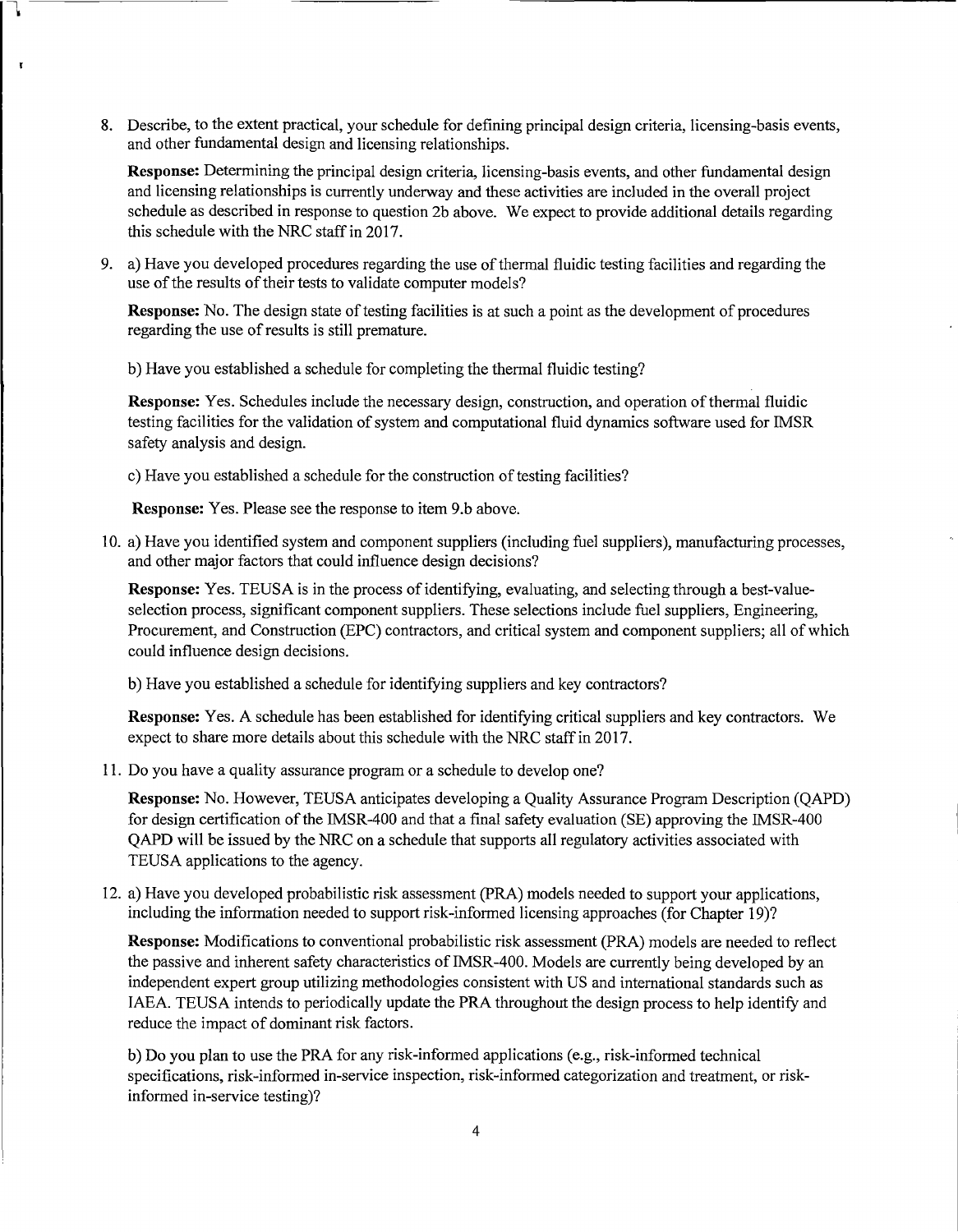**Response:** Yes. TEUSA plans to use the PRA for risk-informed applications such as, risk-informed technical specifications, risk-informed in-service inspection, risk-informed categorization and treatment, or risk-informed in-service testing.

c) Do you plan to use the PRA models in the development of the design?

**Response:** Yes. While its main purpose will be to confirm numerical safety goals are met, the PRA will also be used to validate various system and subsystem elements of the design.

d) At what level will the PRA be prepared, and at what point during the application process will it be submitted?

**Response:** TEUSA expects to prepare a Level 1 preliminary PRA, and also plans to prepare a Level 2 PRA at a later date. TEUSA, as appropriate will provide the NRC with periodic reports on the progress and impact of the PRA activities on the IMSR design process.

13. Have you developed the plans for the construction and use of a control-room simulator?

**Response:** No. Plans for the construction and use of a control-room simulator are yet to be developed. We expect this decision will be made by 2019 and intend to update the NRC accordingly.

14. a) Do you have a staffing plan?

**Response:** Yes

b) What is your current staffing level for the execution and testing of the reactor design?

**Response:** Current staffing of the engineering and technical team has been aggregated from industry and draws from the pool of experienced design and engineering resources that have participated in multiple new reactor design, engineering, and licensing efforts. The staffing level has been consistent with the resource needs as the design progressed from pre-conceptual to the conceptual design, and into the basic engineering of the plant design.

c) Do you plan to increase staffing?

**Response:** The level of staffing has increased as design and engineering needs have increased from the preconceptual design level and will continue to increase in order to meet future needs.

15. a) Which systems, structures, and components, including fuel, do you foresee will be fabricated off-site and delivered for the manufacturing, fabrication, and site construction of a completed operational nuclear power plant?

**Response:** Currently, the IMSR-400 Core-unit which includes the reactor vessel containing the graphite moderator, primary salt pumps, primary heat exchangers, instrumentation, shutdown devices, and other components will be fabricated off-site and shipped for final inspection, assembly, and installation into the nuclear power plant. Other plant component modules are being considered for complete off-site manufacturing and fabrication. Components and systems being evaluated include items such as the incontainment storage vault, and the secondary salt pumps and heat exchanger module. The IMSR design anticipates utilizing modular construction to the greatest extent practicable considering the final cost and schedule impacts. Various aspects of the plant are being considered for modularization including plant support system modules and plant process system modules.

b) What is intended to be assembled and constructed on-site versus at a remote facility?